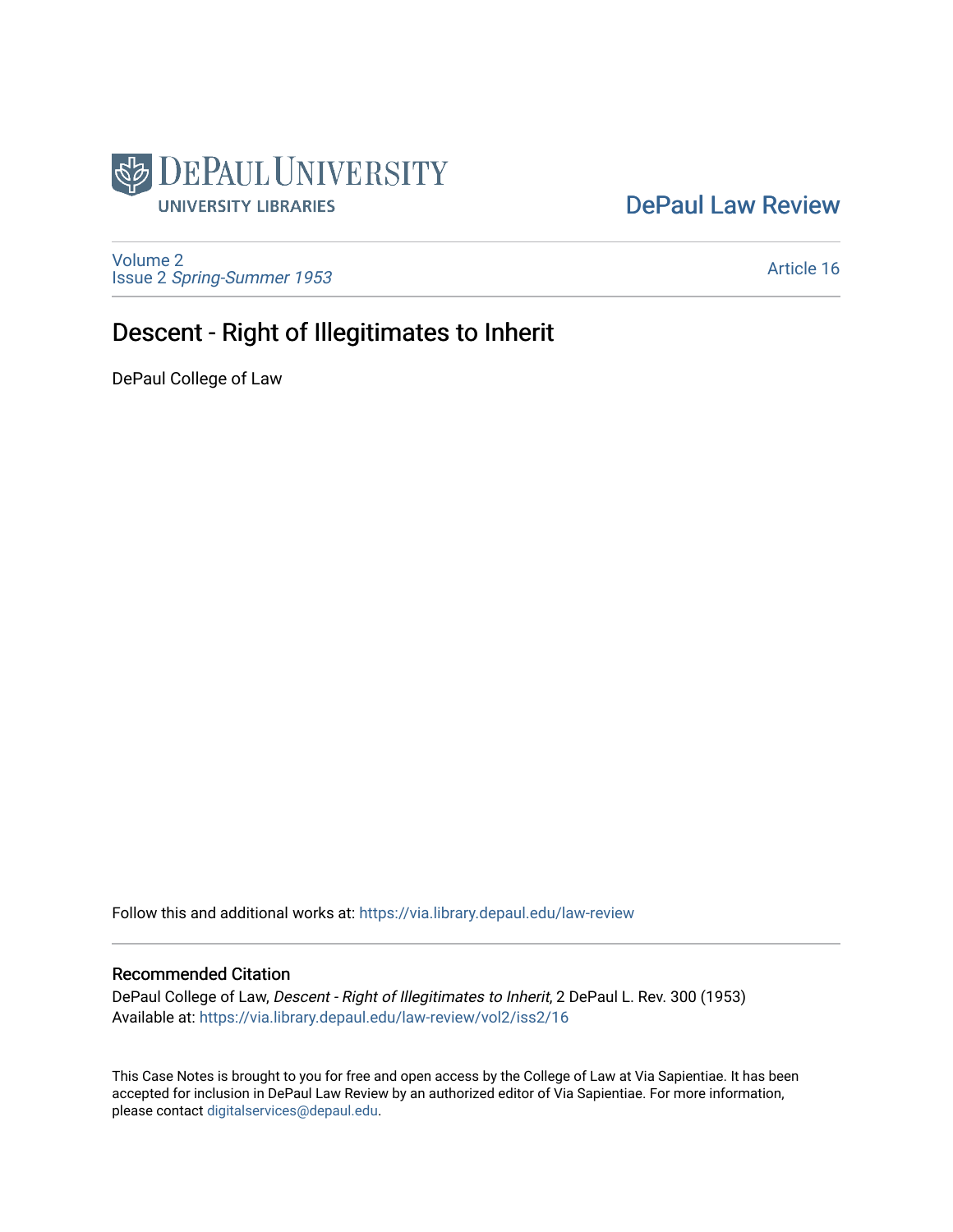that he did not make the contract.<sup>25</sup> On our particular issue, he states that, "Successful fraud can indeed be consummated by employing a third party to sign as agent and then to testify that he was authorized; but there is more danger in attempting to induce a third party to commit forgery and perjury than in perpetrating those crimes oneself."26

Thus *Wallis v. Bosler*,<sup>27</sup> by a broad interpretation where a narrower one would not only have reached a more just result but would still have maintained the essential guarantees against fraud, is one more case added to the multitude where the Statute of Frauds has been converted into a "sword" rather than the "shield" for which it was designed.<sup>28</sup>

#### DESCENT-RIGHT OF ILLEGITIMATES TO INHERIT

The deceased Bertha Spencer's illegitimate half brother and the lawful grandchildren of her illegitimate half sister intervened in an effort to recover from Bertha's estate. Their claim was asserted under the Illinois statute which allows illegitimate children to inherit from their mother and all maternal ancestors. The Illinois Supreme Court held that the term "maternal ancestor" meant only lineal ascendants and therefore denied the intervenors' petition. *Spencer v. Burns,* 413 **111.** 240, 108 N.E. 2d 413 (1952).

At common law an illegitimate was without parents, kindred or family and thus did not inherit from anyone; not even his mother.'

This common law disability of illegitimates to inherit continued in Illinois until 1829, when, by section 47 of the act relative to wills and testaments,<sup>2</sup> it was provided that the illegitimate child, or children, of an unmarried woman should be deemed capable of inheriting from the estate of his deceased mother.

Then, in 1853, an act was passed which establshed the rules of descent of all property of any illegitimate person dying intestate by giving the illegitimate's heirs the same rights as those granted to the heirs of a legitimate person.<sup>8</sup>

**25Code** of Iowa (1924) c. 494, **§** 11288. "The oral evidence of the maker against whom the unwritten contract is sought to be enforced shall be competent to establish the same."

**262** Corbin, Contracts **S 525 (1950).**

**<sup>27</sup>**246 P. **2d 771** (Wyo., 1952).

**<sup>28</sup>**Lightman, Statute of Frauds, A Sword Instead of A Shield, 74 L.J. 182, 194-5, 205-6 (1932).

**1** People v. Moczek, 407 **I11.** 373, **95** N.E. **2d** 428 **(1950);** Murrell v. Industrial Commission, **291 11.** 334, 126 N.E. 189 (1920); Gorden v. Gorden, 283 **II.** 182, 119 N.E. **312** (1918); Wallace v. Rappleye, 103 **I11. 229** (1882); In re Crapa's Estate, 344 Ill. App. **503,** 101 N.E. **2d** 611 (1951).

**<sup>2</sup>I11.** Rev. Laws (1829) p. **207, §** 47, repealed.

**3 111.** Laws **(1853) p.** *255, S* **1,** repealed.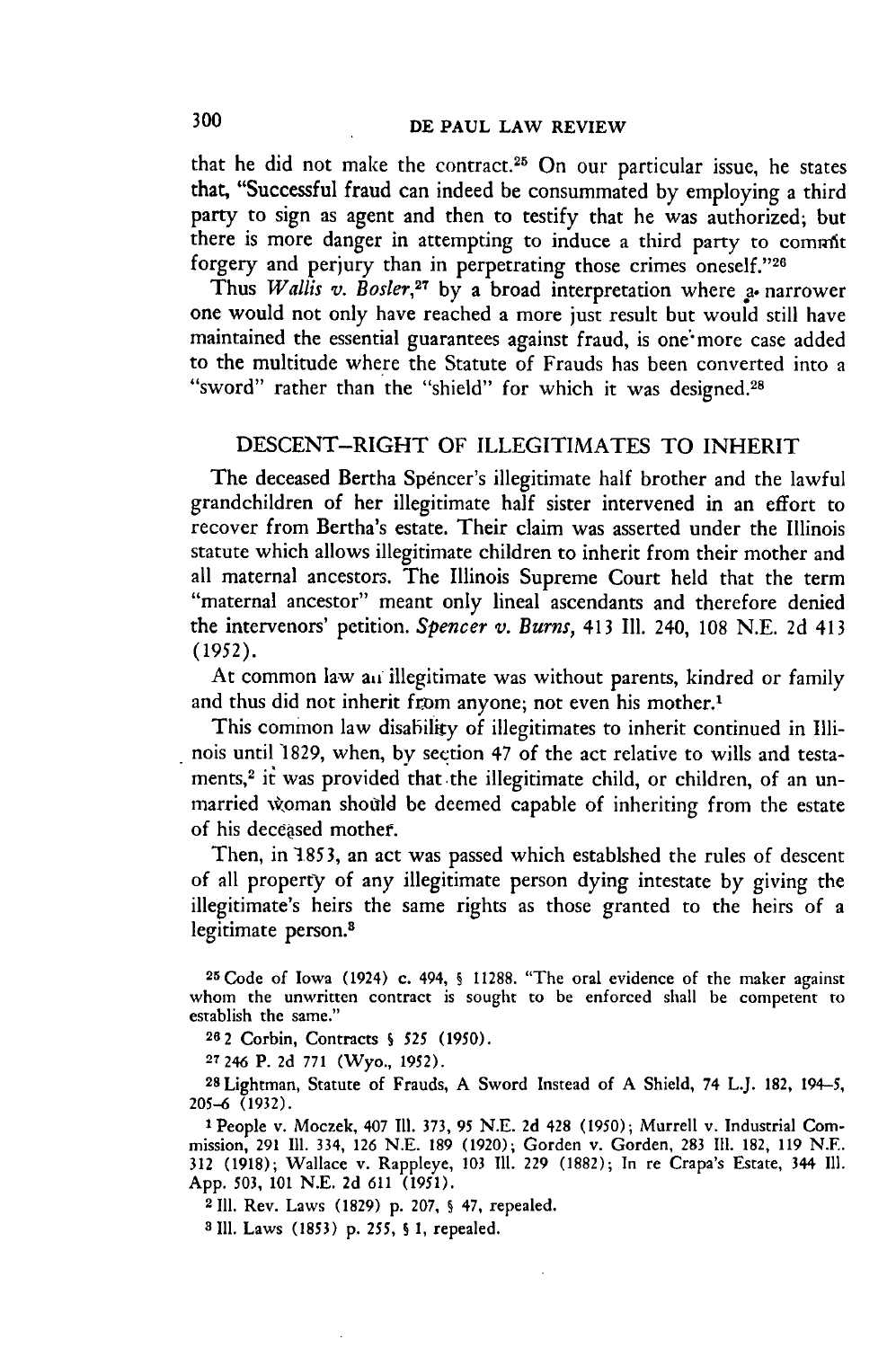The laws remained in that state until the Descent Act of 1872<sup>4</sup> was passed. Section 2 of this act consolidated the two previous rules and extended the inheritance rights of illegitimates to any one from whom the mother might have inherited if living.

When the above mentioned section of the Descent Act was revised and consolidated into the Probate Act<sup>5</sup> in 1940, it produced the statute in controversy before the Illinois Supreme Court in the instant case.

The former Illinois Descent Act of **1872** provided that:

An illegitimate child shall be the heir of its mother and any maternal ancestor, and of any person from whom its mother might have inherited if living.<sup>6</sup>

The revised section in the Probate Act reads:

An illegitimate child shall be the heir of its mother and any maternal ancestor, and in all cases where representation is provided for by this act an illegitimate child represents its mother.<sup>7</sup>

The petitioners contend that a legitimate sister of their mother is a "maternal ancestor" and they are therefore entitled to inherit under the 1940 Probate Act.

The contentions of the petitioners, which were denied by the Illinois Supreme Court in the present case, have been sustained by the Illinois courts in similar factual situations.<sup>8</sup> However, all such decisions are based upon the former statute, and give no consideration to the clause referring to "maternal ancestors." They rely upon the phrase "and of any person from whom its mother might have inherited if living" which is omitted in the new act.

The *Spencer* case is the first to come before the Illinois Supreme Court in which this revised section was in issue. On one prior occasion, however, an Illinois Appellate Court was called upon to interpret the same provision. In the case of *Calamia v. Dempsey*,<sup>9</sup> the court first reasoned that statutes are to be construed according to their intent and meaning, and that therefore a situation which is within the object, spirit and meaning of a statute is regarded within the statute even though not within the letter.<sup>10</sup> The court held that the term "maternal ancestor" could be construed to mean correlative heirs, or any one from whom the mother might have inherited if living. It has been stated that this interpretation was adopted so as to conform with the intention of the drafters of the Probate Act merely to change the statute in form and not in substance.<sup>11</sup>

**4111.** Rev. Stat. (1939) c. **39, S** 2.. **6111.** Rev. Star. (1939) c. **39, §** 2. **5111.** Rev. Stat. **(1951)** c. 3, **S 163. 7IU.** Rev. Stat. (1951) c. **3, § 163. 8** Morrow v. Morrow, **289 111.** 135, 124 **N.E. 386** (1919); Chambers **v.** Chambers, 249 IMl. **126,** 94 **N.E. 108** (1911); Bales v. Elder, **118 111.** 436, 11 N.E. 421 **(1887). 9** 344 **111.** App. 503, **101 NE.** 2d **611 (195i).** 1OPeople v. Moczek, 407 **I1.** 373, **95 N.E.** 2d 428 (1950). 11James, Illinois Probate Law and Practice, **S** 12 (1951).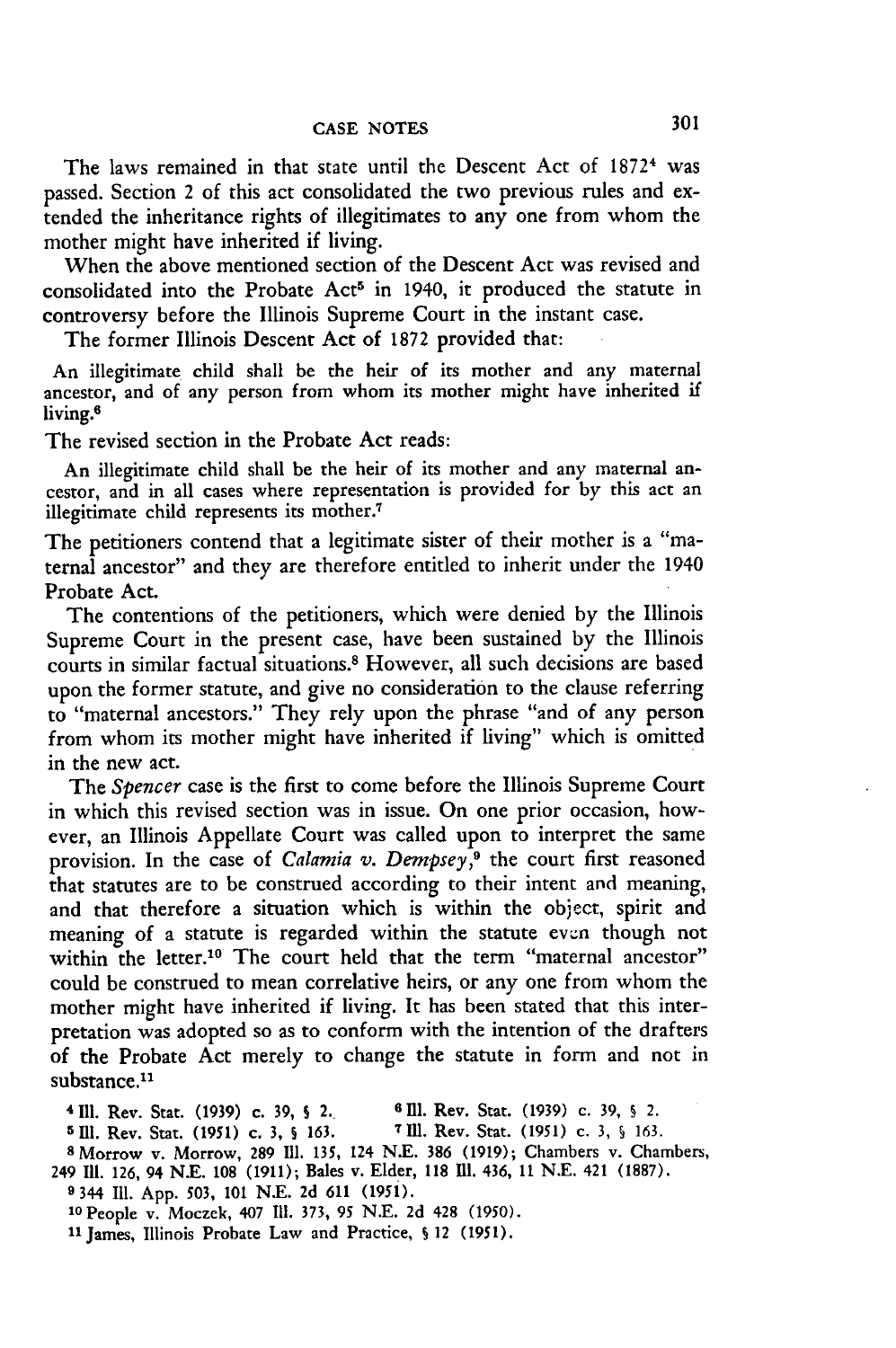The Illinois Supreme Court, although never called upon to review the *Calamia* case,<sup>12</sup> specifically denied this interpretation in the instant case, and stated that, although the statutes regarding inheritance **by** illegitimates are not to be construed with the same strictness as others which are in derogation of the common law, there are substantial changes in the new act which prevent recovery on these facts. The court based its interpretation of the "maternal ancestor" phrase on a decision of the Supreme Judicial Court of Massachusetts<sup>13</sup> which, in a case similar to the instant case stated:

The words "maternal ancestor" are manifestly limited to progenitors, or ancestors in the direct ascending line, according to their common meaning and the only sense in which the word "ancestor" is used throughout the statute of descents **.... 14**

The Massachusetts statute so interpreted is very similar to the Illinois Act here in controversy.<sup>15</sup>

Since the courts, in the early decisions upholding the petitioner's contentions, did not rely upon the "maternal ancestor" clause of the 1872 Illinois Act, it is reasonable to assume that the courts did not believe it applicable. Further, if the term "maternal ancestor" is to be construed as meaning any person from whom the illegitimate's mother might have inherited if living, then the legislature in drafting the 1872 Descent Act<sup>16</sup> was clearly redundant which is a thing not lightly ascribed to a legislative body.<sup>17</sup> Hence it would seem reasonably necessary to construe the "maternal ancestor" clause to mean solely lineal ascendants of the illegitimate's mother and the now omitted clause to mean, lineal ascendants, lineal descendants, and collaterals of the illegitimate's mother, thus, causing the two clauses to overlap but not be redundant.

In the *Calamia* case the court made a statement to the effect that the trend of modern legislation and interpretation by courts of legislative enactments in relation to descent and illegitimacy has been toward liberal construction involving the rights of illegitimates.

Our present case recognizes this trend. However, this liberal rule of construction only requires that a statute be so enforced as to carry into effect the will of the legislature as expressed in the terms thereof. Also, since it is not within the province of an administrative agency or court to

12344 **I11.** App. **503,** 101 N.E. 2d 611 (1951).

13 Pratt v. Atwood, 108 Mass. 40 (1871). This case denied recovery to the legitimate children of an illegitimate of any share in the estate of a legitimate child of the illegitimate's mother.

14 Ibid., at 42.

iS Mass. Pub. Stat. (1882) c. 125, *§* 3. "An illegitimate child shall be heir of his mother and of any maternal ancestor **.. .**

**10Ill.** Rev. Stat. (1939) c. 39, § *2.*

17 40 Ill. Bar Journal 289 (1951).